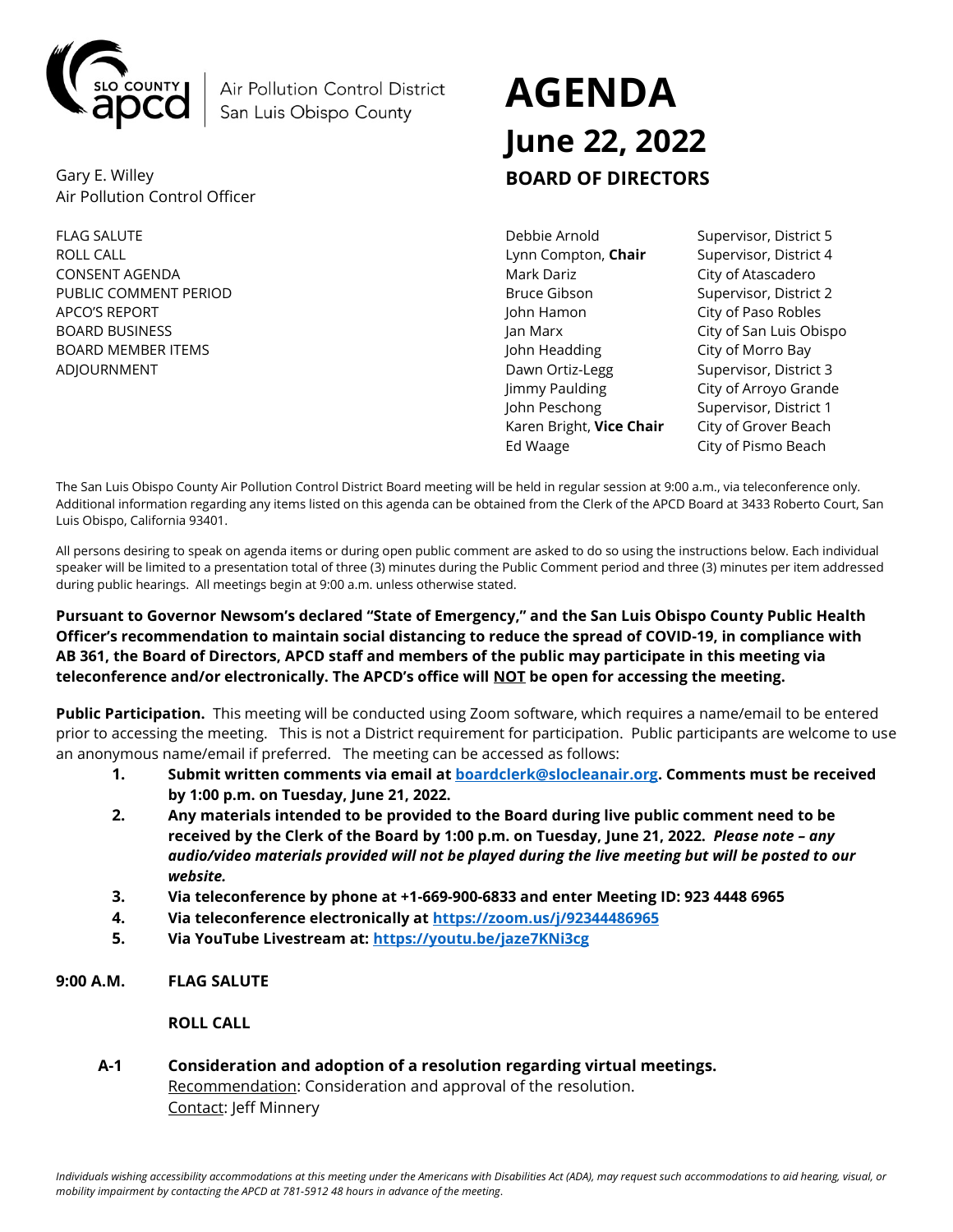#### **CONSENT AGENDA**

- **B-1 Minutes from the May 18, 2022 APCD Board meeting.** Recommendation: Approval of the minutes. Contact: APCD Board Clerk
- **B-2 District Financial Report.** Recommendation: Receive and file report. Contact: Kevin Kaizuka
- **B-3 Request to re-establish unspent grant appropriations funded by restricted revenues.** Recommendation: Consider and approve Budget Adjustment Request. Contact: Kevin Kaizuka
- **B-4 Request to Adjust Fiscal Year 2021-2022 SLO County Clean Air Incentive Program.** Recommendation: Consider and approve Budget Adjustment Request. Contact: Vince Kirkhuff
- **B-5 CAL FIRE grant acceptance resolution to quantify benefits of low emission burn techniques.** Recommendation: Consider and approve Resolution and Budget Adjustment Request. Contact: Andrew Mutziger

#### **PUBLIC COMMENT PERIOD**

Members of the public wishing to address the Air Pollution Control District Board on matters other than scheduled items may do so when recognized by the Chairperson.

#### **APCO'S REPORT**

Oral report by the Air Pollution Control Officer on any current issues of concern to the Board.

#### **BOARD BUSINESS**

#### **C-1 Hearing to adopt proposed changes to District fees.**

Recommendation: Approval of the Board Resolution for revisions to District Rule 302, Schedule of Fees and instruct the Chair to sign. Contact: Dora Drexler

#### **C-2 Hearing to adopt the District's FY 2022-2023 Final Budget.**

Recommendation: Approval of the Budget Resolution and Budget Adjustment Request and instruct the Chair to sign. Contact: Kevin Kaizuka

#### **BOARD MEMBER ITEMS**

**ADJOURN** *(Next Meeting: September 28, 2022)*